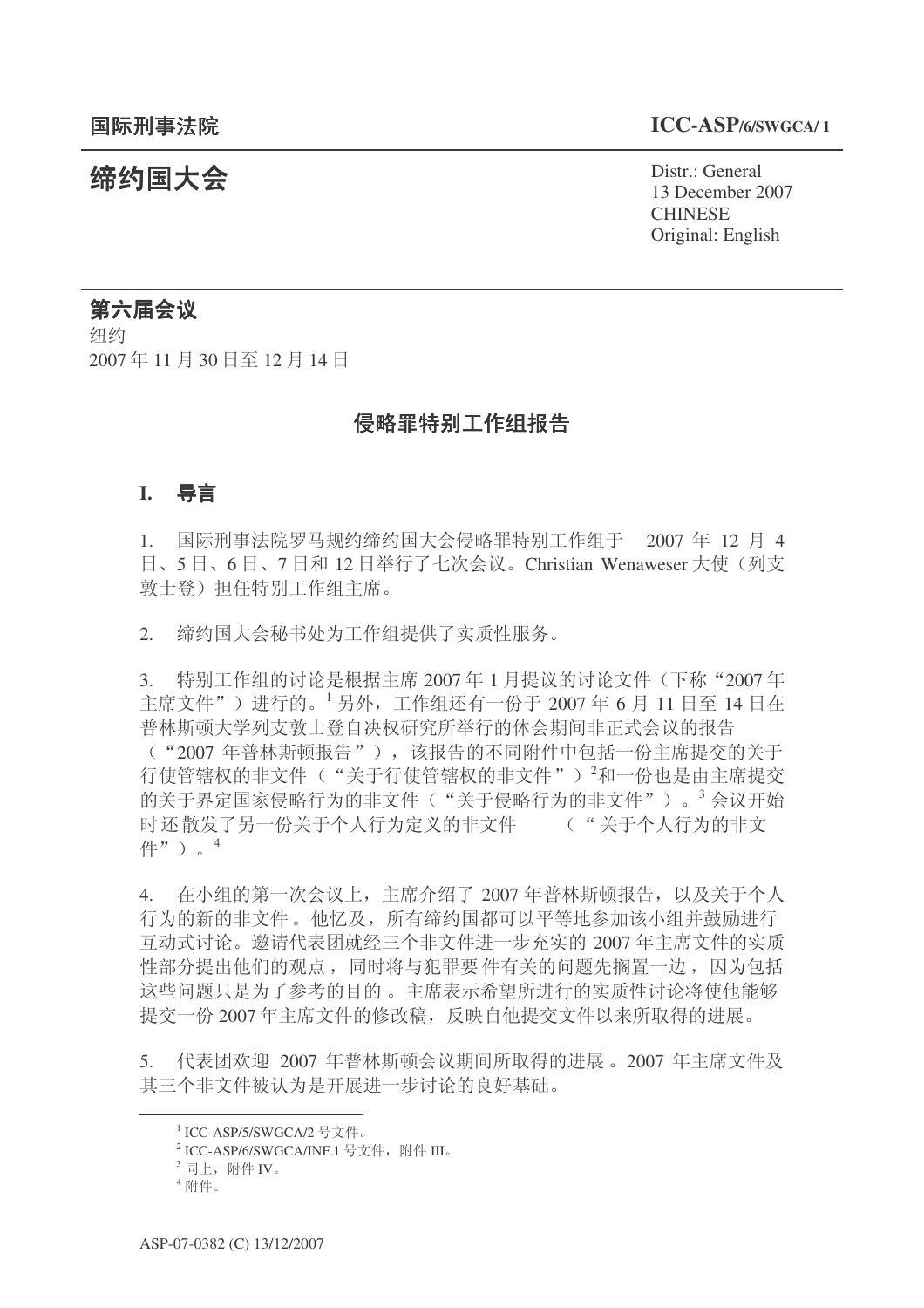## II. 侵略罪——界定个人行为

6. 2007 年主席文件第 1 和 3 款谈到了个人行为的定义问题, 即与国家侵略 "行为"相对的侵略"罪"。大家忆及,关于这一问题的讨论在普林斯顿会议 期间取得了显著的进展, 对主席文件中措词(a) 里所包含的方法表示了广泛的支 持。这种方法使《规约》第25条第3款中的各种参与形式能像适用于《规约》 中其他犯罪那样适用于侵略罪("区别对待的方法")。在 2007 年普林斯顿会 议上, 主席散发了对他以前的文件措词(a) 的修改稿。修改稿将领导人条款作为 犯罪定义的一部分写入其中,还将领导人条款作为新的第25 条第3款之二重新 提出。

7. 关于个人行为的新的非文件包括了这一修改稿的案文,只有一个小的编辑 上的改动。其开始的短语"为本《规约》的目的(英文为复数)"被短语"为 本《规约》的目的(英文为单数)"所取代,以便与《罗马规约》的第6、7和 8 条中相应短语的案文相一致。

8. 非文件得到代表团的广泛支持, 没有人提出改进其第 1 段的建议。大家强 调, 非文件的第 1 段真实地反映了犯罪的领导人性质 。代表团赞赏这样的事 实, 即该文件使用了与《规约》中其他犯罪一样的结构。另外, 通过使用这一 短语"策划、准备、发动或实施",该案文确切地反映了纽伦堡使用的文字。 这一短语的使用还避免了洗择联系个人行为和国家行为动词的困难,因此被认 为是很好的一个解决方案。

9. 代表团还对非文件的第2 段表示了积极支持或灵活性, 这一段建议为《罗 马规约》第25条增加新的第3款之二。这一段将澄清对领导人的要求不仅将适 田干将被法院审判的主要犯罪人,而且也适用于《规约》第25条所指的所有形 式的参与, 如协助和怂恿。某些代表团认为, 这样一个条款将是不可或缺的, 可以确保只有领导人而不是普通士兵才将 受到审判。然而, 有人提出了一个问 题, 即这一条款是否将会使一个国家的不只一个领导人为侵略而受到起诉。此 外, 还有人质疑目前的案文是否也将包括官方政府范围之外的能够"决定或影 响"该国行动的那些人。某些代表团在做出回应时认为,文字所指相当广泛, 能够使不止一个领导人受到起诉, 包括官方政府范围之外的那些人。有人提 到, 这一理解也将符合纽伦堡的先例, 法官将会考虑这些先例。但有人提出应 防止扩大领导人条款的措词,因为这可能产生的问题比它想解决的问题要多。 大家强调, 无论如何, 这些关切不应妨碍在非文件第1段上达成的一致。

10. 有人提出了一项编辑上的变动, 即改动开始的短语(只牵涉到英文), 使 第 25 条第 3 款之二与该条的第 3 款 (e) 项相一致。此外, 有人提出了一个问 题, 即"本条的规定只适用于那些人"是否足够清楚。在这一点上, 会议做了 澄清, 即第 25 条第 3 款之二的目标是确保将领导人的要求适用于所有形式的参 与。会议还指出,不管怎样,第25条的其他条款将不适用。

11. 主席在回答这一问题时提醒代表团 说, 指挥官的责任问题 (《罗马规约》 第28条)将在以后的一个阶段予以考虑。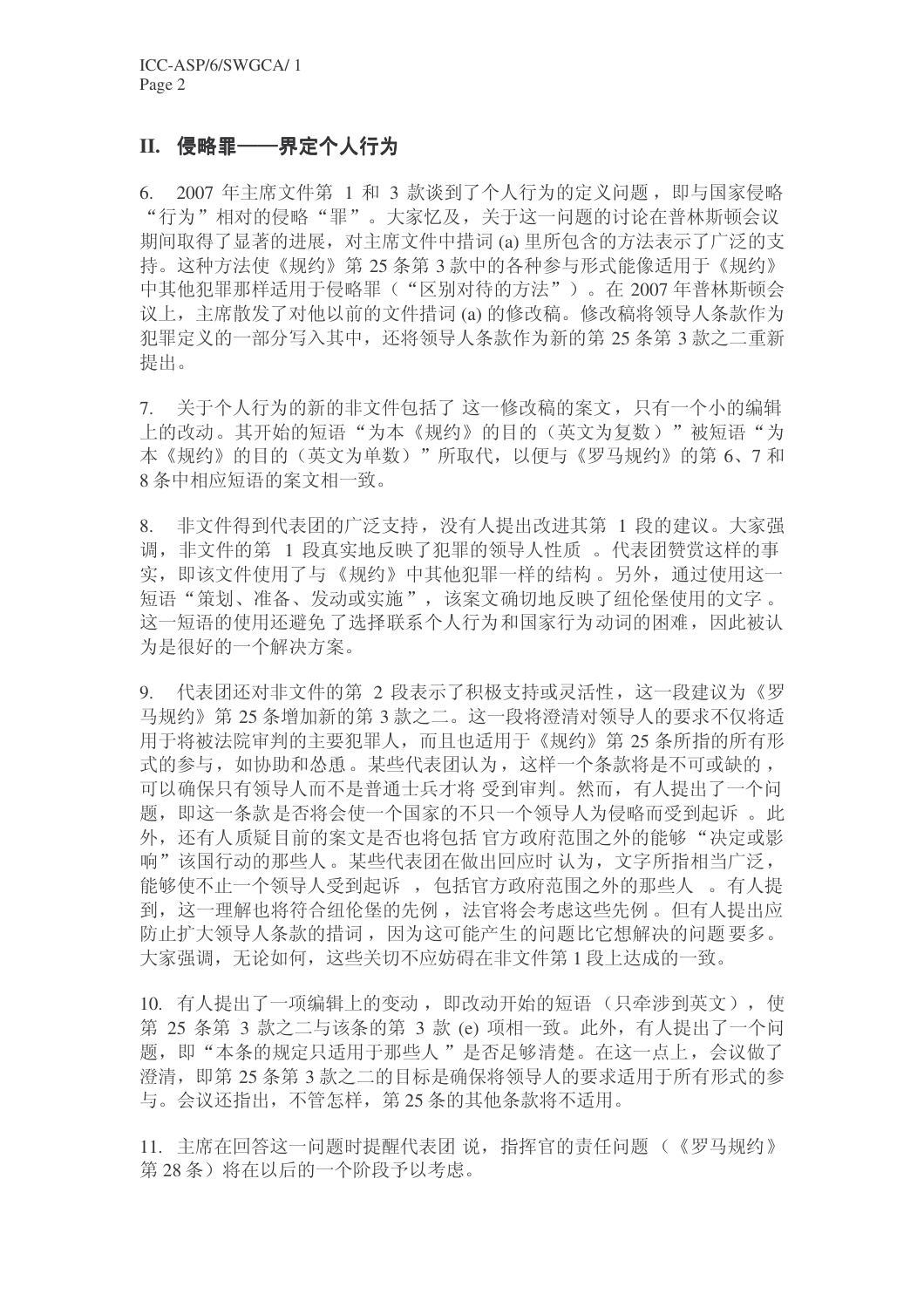## III. 侵略行为——界定国家行为

12. 对侵略的"国家行为"定义讨论的重点是 2007 年普林斯顿报告附件 IV 中 关于侵略行为的非文件。主席提醒代表团说, 非文件的目的是说明纳入 1974 年 12 月 14 日的联合国大会第 3314 (XXIX) 号决议相关部分的一个条款将是什么样 的。随后对非文件进行的讨论与 2007 年普林斯顿会议对这一问题进行的讨论非 常相似。5

#### "侵略行为"相对于"武装袭击"

13. 主席关于侵略行为的非文件的第 1 段包含这样的词汇, "侵略行为/武装袭 击", 表明必须在对"侵略行为"的提及和对"武装袭击"的提及之间做出选 择。正如在 2007 年普林斯顿会议上一样, 对使用"侵略行为"这一词汇表示了 广泛的支持。那些曾支持包括"武装袭击"这一词汇的代表团表示他们可接受 将其删除。

#### 对联大第3314 (XXIX) 号决议的提及

14. 大家广泛支持使用 第 3314 (XXIX)号决议作为侵略行为定义的基础 。然 而,如果要提及这一决议的话,大家对如何提及这一决议表示了不同观点。

15. 一些代表团赞成提及第 3314 (XXIX) 号决议的全文, 强调决议是一个一揽 子内容和一个整体案文。因此,应删除非文件第 1 段中对"第 1 条和 3 条"的 提及。其他代表团支持提及该决议的第 1 和 3 条。否则, 今后安理会根据该决 议第 4 条确定的侵略行为将成为对法院有约束性的条款, 因此会将其纳入《罗 马规约》。在由理事会确定的情况下,这很难与合法性原则相吻合,因为这显 然超出了第 3314 (XXIX) 号决议中所包含的非约束性准则。第三种立场表示赞 成借用该决议的案文, 但不明确地提及, 这是《罗马规约》第6条关于种族灭 绝罪公约所使用的技术。此外,大家忆及,也许只保留非文件中对该决议的一 次提及可能会是一种可能的折中:根据这一做法,第 1 段将在 "不符合联合国 宪章"这一短语之后而结束。

16. 有人建议, 界定侵略行为而不要将第 3314 (XXIX) 号决议的相关部分照抄 到《罗马规约》中,但以稍不同于目前包含在 2007 年主席文件第 2 款中的措词 的方式予以提及: "为了第1款的目的, 侵略行为是 1974年 12 月 14 日第 3314 (XXIX) 号决议所包含的行为。"

#### 侵略定义的"开始部分"

17. 对非文件第 2 段第一句中所包含的侵略定义的"开始部分"进行了有限的 讨论。正如在普林斯顿一样, 有人建议在"使用武装力量"的短语之前加上 "非法"这一词。一些与会者反对这一建议。

<sup>&</sup>lt;sup>5</sup> ICC-ASP/6/SWGCA/INF.1 号文件, 第36-57 段。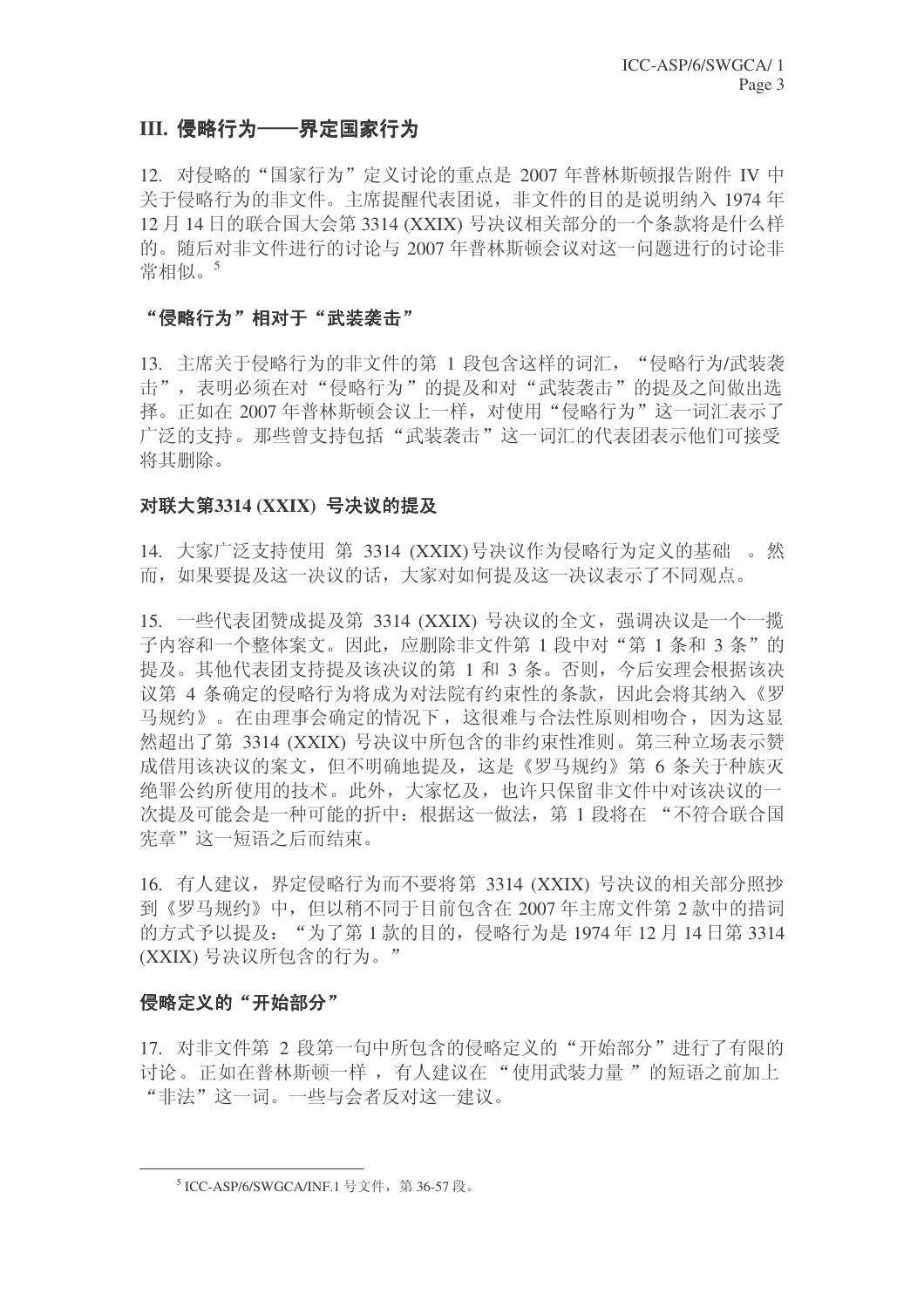## 限定侵略行为衍为清单

18. 关于侵略行为的非文件讨论 的重点是限定 侵略行为的行为清单, 而且在 2007 年普林斯顿会议期间提出了类似的观点和立场。与会者广泛地支持将引自 第 3314 (XXIX) 号决议第 3 条的这样一个清单包括进去。然而, 在下列方面仍 然存在分歧, 即这份清单是否应囊括一切("封闭的")或非囊括性的("开 放的") ——以及非文件 草案中 的这份清单是否 是"开放的"还是"封闭 的"。特别是这一短语"任何下列行为"存在某些模糊性。

19. 一些代表团支持非文件 中所包含的清单。大家强调, 这份清单已相当全 面, 能维持合法性的原则而且同时其措词的方式是相当泛泛的。但大家表示应 对重写这一清单持谨慎态度, 因为这将会造成许多问题。

20. 那些赞成封闭的清单的人强调了合法性原则 的重要性, 如特别是《规约》 第 22 条所说明的 (法无明文不为罪)。有人建议,可以通过删除对 第 3314 (XXIX) 号决议的提及而封闭清单, 因为那一决议明确地规定了一份非囊括性的 清单。还有人建议, 国际法未来在侵略方面的新发展可以以修正案的方式纳入 《规约》。在这方面,大家忆及了《规约》第8条第2款(b)项(xx)目所规定的 方法。有必要为今后国际法的发展留出空间, 并确保今后的犯罪人不会逍遥法 外。第 3314 (XXIX) 号决议第 3 条所包含的行为应被看作只是犯下侵略行为方 式的典型例证的一份清单。还有人表示这样的观点, 即从通过第 3314 (XXIX) 号决议以来所发生的情况来看,这一点更加正确。除了那个决议中所列出的行 为之外, 其他行为现在也可以被界定为侵略行为。

21. 有人建议, 在清单最后增加一个分段, 即"具有安理会根据第 3314 (XXIX) 号决议第 4 条所确定的类似性质 并已构成侵略行为 的任何其他行为 。"提及 "类似性质"意在确保尊重合法性的原则。提出这一建议是基于这样的理解, 即根据非文件目前的案文,所列的任何行为还将符合定义"开始部分"所包含 的侵略行为的标准。在做出回应时,大家表示了对所用文字的模糊性、对合法 性原则的尊重以及保持法院独立性的关切。

22. 有人建议, 将行为清单留给将在晚些时候通过的犯罪要件。然而, 有人对 这一做法表示保留,因为《罗马规约》第9条第1款规定的犯罪要件意在协助 理解《罗马规约》,而不是作为对其中遗漏的补偿。

23. 有人表示这样的观点, 即不是第 3314 (XXIX) 号决议所列的所有行为都可 以被认为符合如《罗马规约》所要求的"国际社会所关切的最严重犯罪"的门 槛。这使得包括一个 关于门槛的短语更加重要 。此外, 一些代表团强调, 第 3314 号决议首先是一个政治文件, 不是要成为刑事诉讼的基础, 而且就其形式 而言, 该决议第 3 条所列行为清单不足以 按刑法的 严格要求 确切地限定写入 《规约》的侵略行为。然而, 其他代表团对此表示反对。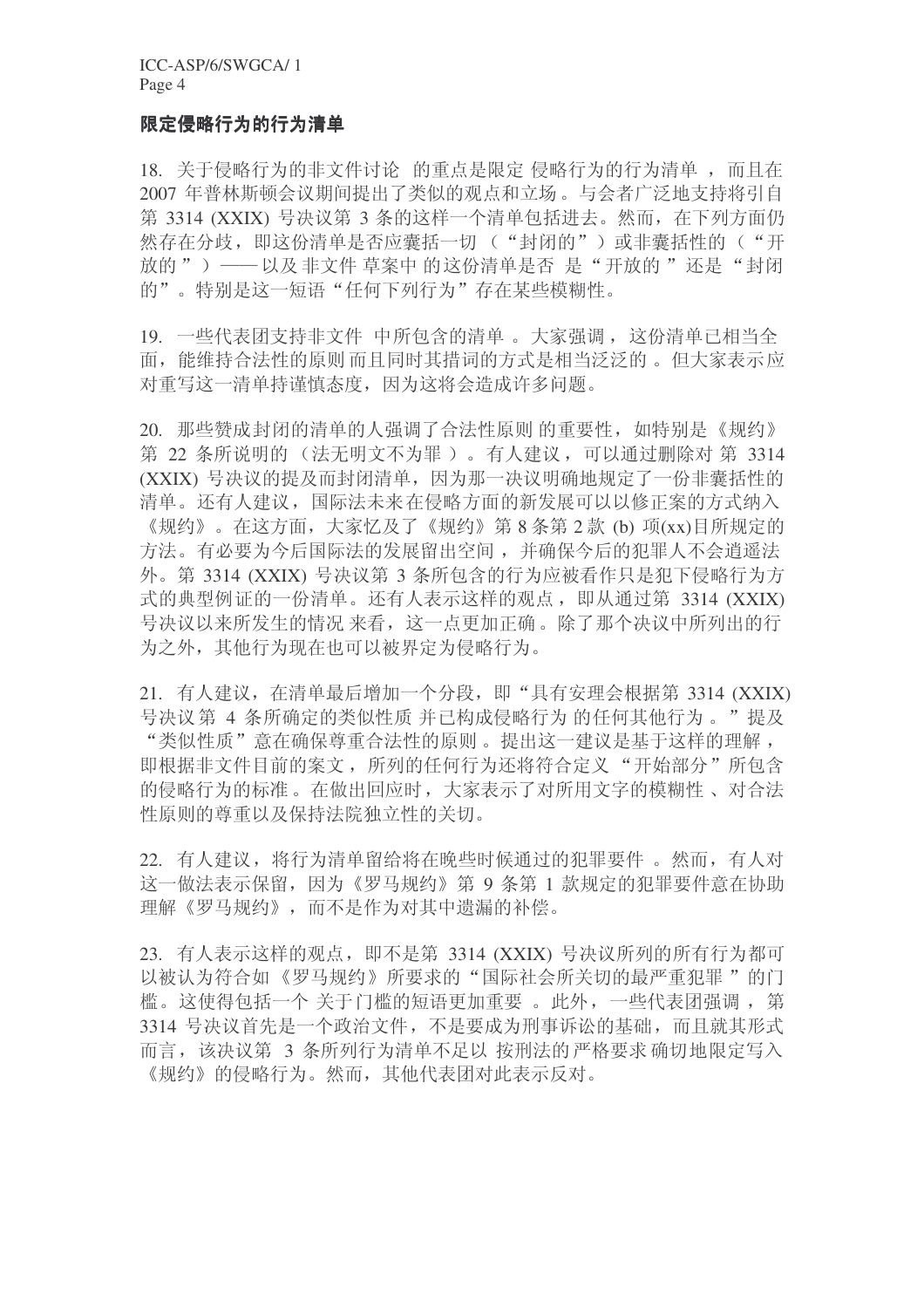## 法院和安理会在认定侵略行为上的自主权

24. 在讨论侵略行为的定义时, 与会者回顾了 2007 年普林斯顿会议关于将来的 侵略条款对安理会的影响的结论。"大家认为安理会将不受《罗马规约》侵略条 款的约束, 那些条款是为了对负有责任的个人进行刑事诉讼的目的而对侵略进 行界定。反过来, 法院也不受安理会或任何法院以外的其他机构对侵略行为认 定的约束。因此法院和安理会具有自主却又互补的作用。在这一背景下, 主席 再次谈到了将定义问题和司法管辖问题明确分开的做法的重要性。

## 限定侵略行为(设定门槛)

25. 一些代表团谈到有必要像现在的 2007 年主席文件中第 1 款的两组方括弧那 样, 将门槛条款写进来。对于侵略行为的性质和目标或结果进行限定。同 2007 年普林斯顿会议一样, 广泛支持在"侵略行为"一词之后保留"且此种行为依 其特点、严重程度和规模,构成对《联合国宪章》的公然违犯"。一些以前希 望删除这一段的代表团表示他们对是否保留这一段的立场是灵活的。

26. 一些代表团要求删除通过增加"例如,特别是侵略战争或以实现对另一国 家领土或部分领土的军事占领或兼并为目的或结果的行为"进一步扩大对"侵 略行为"的限定的第二组括弧。然而,也有代表团表示倾向于保留这一段。

## IV. 行使管辖权的条件

27. 讨论的重点是 2007 年普林斯顿报告附件 III 所载的关于行使管辖权的非文 件。主席在介绍中回顾到, 非文件的主要目的是改进管辖权条款的 结构并澄清 一些技术问题。非文件没有采用括弧,而是包含了可以不同方法进行组合或部 分删除的内容。因此非文件的意图是反映 2007 年主席文件中的所有立场和备选 案文。他回顾到,特别是关于安理会作用的讨论在前几次会议上没有取得进 展, 在这一问题上的一般立场大家都是知道的。因此他建议讨论的重点应是与 2007年主席文件相比非文件中的两个新内容:

- (a) 所建议的预审分庭的作用: 和
- (b) 所谓安理会"开绿灯"的案文。

28. 许多代表团利用这一机会重申了他们关于行使管辖权问题, 特别是安理会 作用的一般立场。这些立场及其理由载于特别工作组以前的正式和非正式会议 的报告, 最近的一次是 2007 年普林斯顿报告。

## 关于非文件的总体评论

29. 同在普林斯顿一样,关于行使管辖权的非文件的结构受到普遍欢迎。非文 件通讨在《罗马规约》中单独新加一项条款(第15条之二), 将管辖权问题和 侵略罪定义分开的作法也受到了欢迎。在这一背景下,有人建议为了更明确起

 $^6$  ICC-ASP/6/SWGCA/INF.1 号文件,第54段。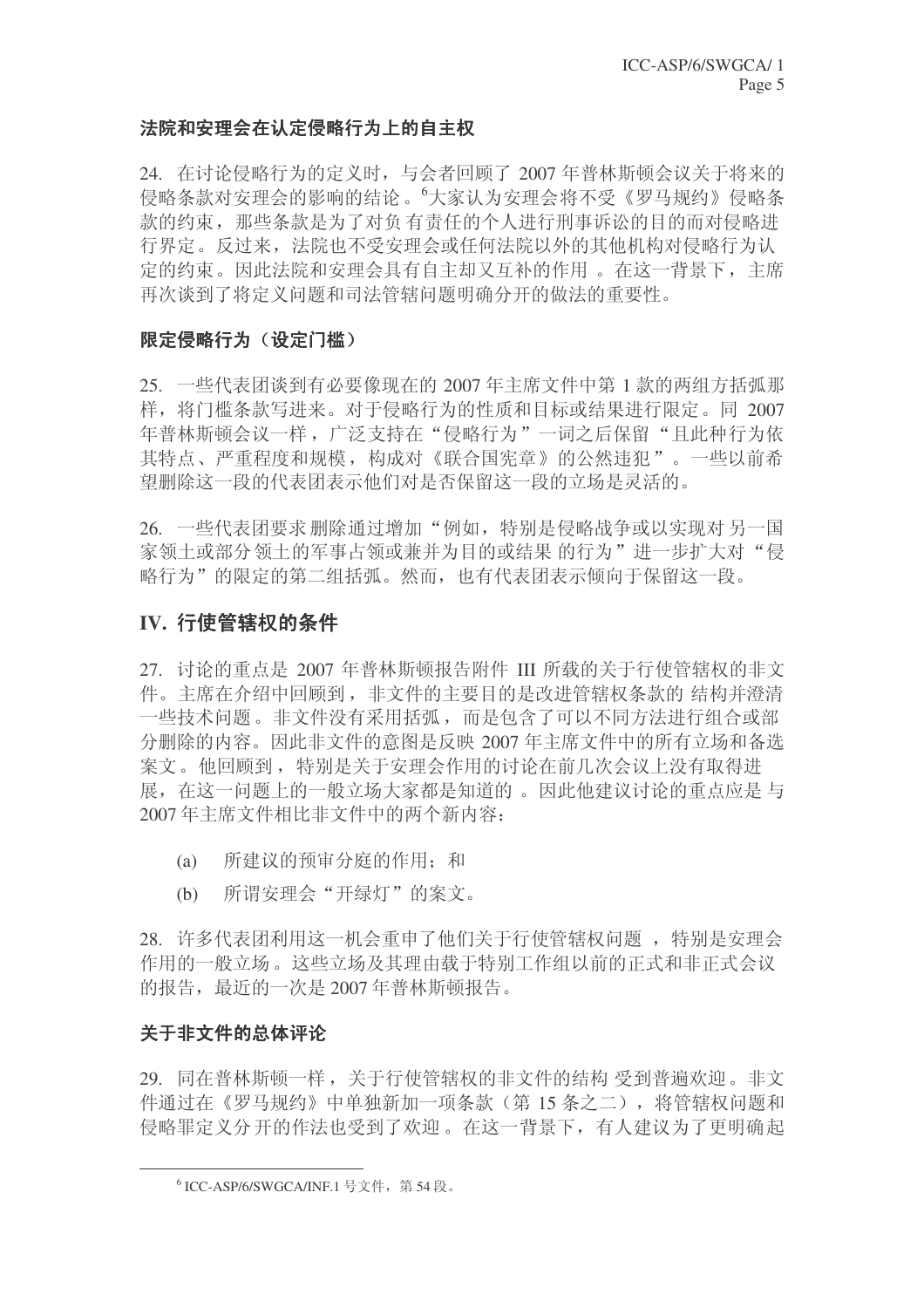ICC-ASP/6/SWGCA/ 1 Page 6

见, 可以进一步拆分关于侵略罪的条款。有些代表团也欢迎所提议的第15条之 二在第1款中明确说明《规约》第13条所载的所有触发刑事管辖权的情况都应 适用侵略罪。

30. 一些代表团提出了《罗马规约》第 15 条和所建议的第 15 条之二之间的关 系问题。主席澄清道,后者不妨碍前者的全部适用,包括第15条中关于被害人 权利的那些条款的话用。

## 预审分庭的作用

31. 非文件第 2 和 3 款设想了预审分庭在调查侵略罪方面的作用。预审分庭一 方面将起到司法过滤的作用, 因此对检察官关于侵略罪的活动进行核查和平衡 (非文件第2、3和5款)。另一方面,预审分庭在缺少安理会关于这一事项的 决定的情况下,负责通知安理会(非文件第 4 款)。就这两项职能而言, 对所 建议的预审分庭的这一作用的支持是有限的。有代表团表示, 有关侵略行为的 程序应当尽可能遵循《罗马规约》现有的规定,而且为预审分庭设想的这种作 用似乎相当复杂。

32. 关于预审分庭的司法过滤作用, 一些代表团强调没有必要再增加 核杳或平 衡。也有代表团表示了对实际情况的担心,因为预审分庭的决定似乎是在诉讼 的相当后期阶段才做出, 那时检察官已向调查倾注了大量资源。

33. 支持非文件中所预想的预审分庭作用的代表 团认为这是制衡检察官权利的 一种方式,因此缓解了对调查是出于政治动机的担心,并保持了法院的独立 性。这一建议也被看作是不同立场之间很好的折中办法,而且可能有助于在侵 略罪问题上找到协商一致的意见。讨论中回顾到, 经过反复考虑的预审分庭的 作用已经写入了《罗马规约》。在侵略问题上,所能看到的唯一不同就是这种 作用活用于《规约》第13 条所载三种触发刑事管辖权的机制中任何一种所导致 的案件,而不仅仅是由检察官"自行"开始的案件。在这一背景下,有的代表 闭建议, 预审分庭只应在涉及到安理会的案件中发挥司法过滤作用。

34. 附加给预审分庭的通知安理会的作用受到了质疑。因为这不会加强安理会 与检察官之间的对话。有的代表团建议,应当由检察官进行通知。在这方面还 提到了法院院长可能发挥的作用。在一般性地通知安理会的问题上,有的代表 团表示倾向于回到 2007 年主席文件第 4 款中所说的方式。

#### 安理会"开绿灯"

35. 主席回顾到, 关于行使管辖权的非文件第3款(b) 项的文字反映出在安理会 没有对侵略行为做出实质性认定的情况下力图提出另外一种选择 。在这种情况 下,可能要由安理会做出明确的决定,为法院"开绿灯",而又不做出已实施 侵略行为的实质性认定。这一方案的提出是为了在主张安理会专属权的人们与 希望看到法院在其他情况下也可以开始调查的那些人之间探索一条可能的中间 道路。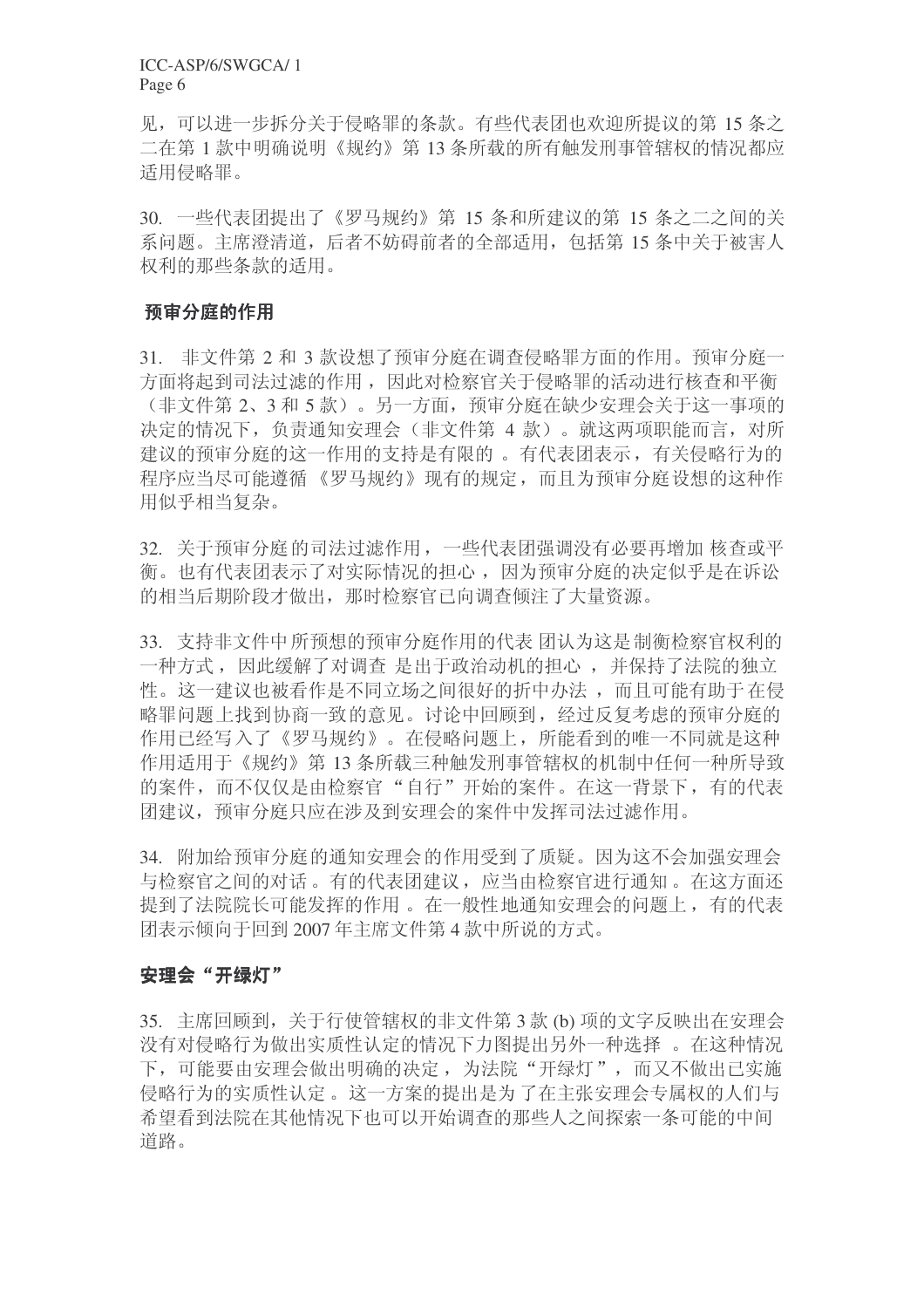36. 同在普林斯顿一样, 所建议的文字得到的支持是有限的。一些代表团认为 "决定不反对"的措词不清楚,因为它没有明确所需要的安理会决定的性质。 那些反对第3款 (a) 项备选案文的代表团同样也批评第3款 (b) 项损害了法院的 独立性, 因此, 将会被政治化。还有代表团建议, 这一案文导致了对侵略的默 示认定, 必然使法院从属于安理会。其他人则认为, 这并没有推进安理会与法 院之间的对话。还有人对这一条款的法律基础表示怀疑。虽然第3款(a) 项中的 案文与《联合国宪章》第39条有联系,但它并不具备这样的法律基础,因此更 加不符合法院的独立性。

37. 有的代表团提出了"开绿灯"案文与《罗马规约》第 13 条和 16 条之间的 关系问题。主席澄清道, "开绿灯"的案文不同于第 13 条中的安理会提交情 势, 然而关于侵略的"开绿灯"情况可以与之相结合。"开绿灯"的案文也不 同于《罗马规约》第16条,该条允许安理会中止法院的调查。"开绿灯"的案 文将不会影响到这两条中的任何一条发挥作用。作为回应,又有人提出,有了 第16条, 第3款 (b) 项就是没有用的。有的代表团回顾到, 第16条在法院和安 理会之间实现了审慎的平衡, 这就足以规范这两个机构之间的关系。

38. 有些代表团表示对该建议感兴趣。他们提出通过为安理会提供另外一种不 需要认定侵略行为的选择可以使安理会快速行动。有代表团指出,这种"开绿 灯"应当是安理会的明确决定,而不应是默示。也有意见表示,案文需要进一 步加以明确, 特别是安理会决定的方式。在这方面, 有代表团建议, 安理会需 要以根据《联合国宪章》第七章通过的决议的形式"开绿灯"。其他人表示, 缔约国大会无权规定安理会的决定应当采取什么形式。

#### 联大或国际法院对侵略的认定

39. 代表团对 2007 年主席文件第 3 款 (c) 项的案文表示了不同观点。一些代表 团要求删除这一款, 因为联大或国际法院的作用都没有得到足够的支持 。其他 代表团坚持保留第3款 (c) 项的案文, 特别是因为它有可能成为不同观点之间的 桥梁。一些赞成保留这一案文的代表团仅支持联大的 这种潜在作用, 而对国际 法院的作用则保留意见,因为这将造成国际性法院之间的等级 差别。关于这一 问题, 有代表团表示, 第3款 (c) 和 (b) 项都包含了时机可能尚未成熟的折中办 法。也有人谈到, 这一案文的写法对以前的案文来说是一个进步。

## V. 其他实质性问题

40. 主席再次谈到有必要考虑犯罪要件的问题, 并请代表团考虑是否要在审查 会议上, 或者可能在更晚的时间与要纳入 《罗马规约》的条款一起通过要件。 在简短的讨论之后大家认为, 现在不应开始这方面的起草工作, 因为目前的草 案包含了太多的替代方案。这个问题可以在主席文件的新版本出来之后再讨 论。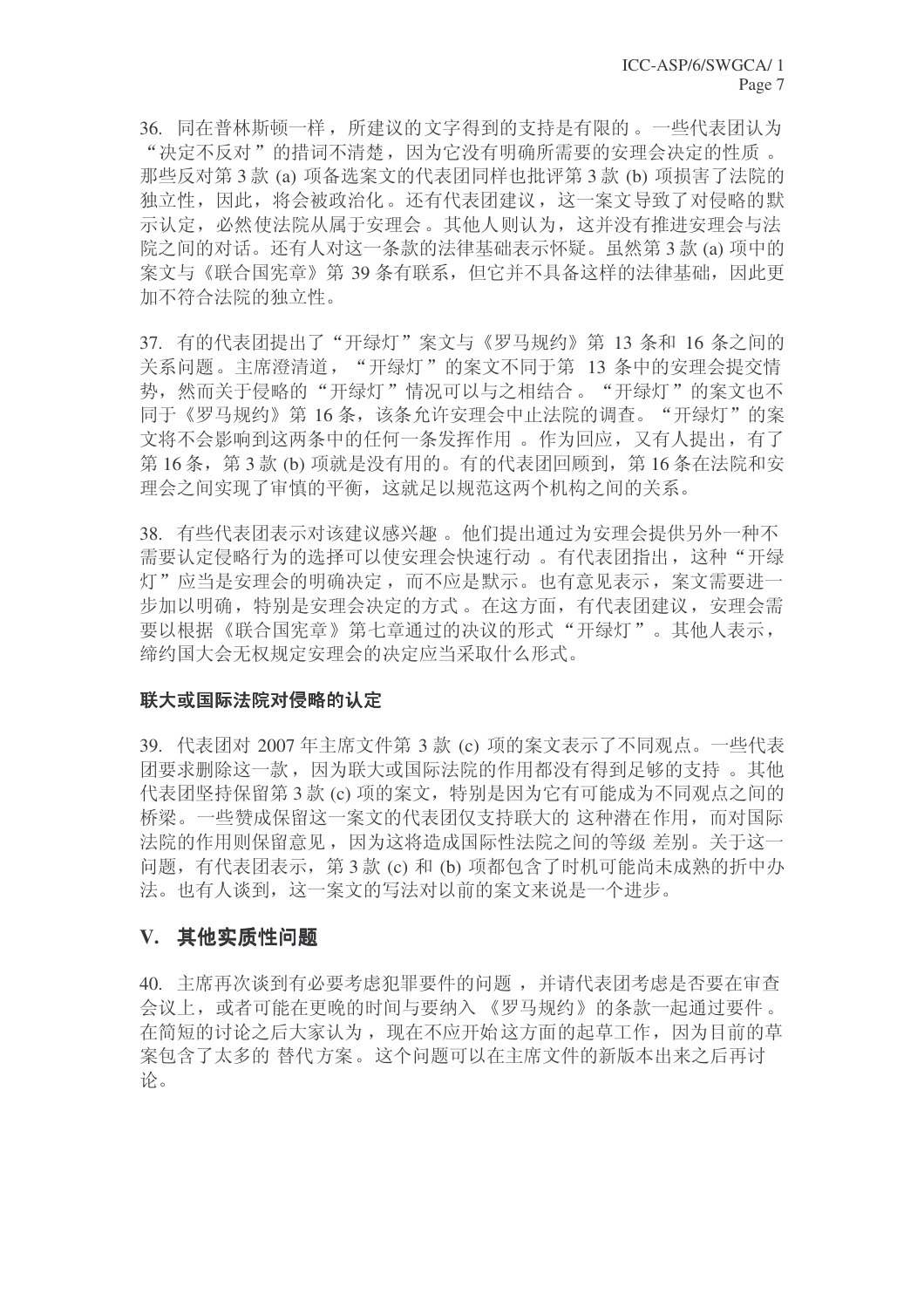ICC-ASP/6/SWGCA/ 1 Page 8

41. 主席还再次谈到有必要讨论侵略罪条款的生效方式。关于这一问题, 他提 请注意相关的《罗马规约》第 121 条以及 2004 年和 2005 年普林斯顿会议期间 的讨论。7由于这一议题的复杂性和时间限制,实质性讨论推迟到以后再进行。

# VI. 特别工作组今后的工作

42. 代表团根据主席关于审查会议路线图的非正式说明, 审议了工作组今后的 会议问题: 工作组的下一次会议计划是 2008 年 6 月 2 日至 6 日在纽约举行的第 六届会议的复会, 然后是 2008 年 11 月 14 日至 22 日在海牙举行的第七届会 议。目前尚未为第七届会议期间讨论侵略罪分配具体时间。非正式说明建议, 缔约国大会应当决定在第七届会议期间为侵略罪分配两个工作日 , 而且应当在 2009年4月或5月或6月增加一次为期五个工作日的第七届会议复会。确切的 日期应当由主席团决定,而且应当在审查会议之前约 12 个月,这是 ICC-ASP/5/Res.3 号决议所要求的。这次复会将结束工作组的工作。代表团同意非正 式说明中的建议,这些建议应当在第六届会议综合决议中得到反映。

<sup>&</sup>lt;sup>7</sup> 国际刑事法院罗马规约缔约国大会正式记录, 第三届会议, 2004 年9 月6 日至 10 日, 海牙(国 际刑事法院出版物, ICC-ASP/3/25), 附件 II, 第 10-19 段。另见*国际刑事法院罗马规约缔约国* 大会正式记录, 第四届会议, 2005 年 11 月 28 日至 12 月 3 日, 海牙(国际刑事法院出版物, ICC-ASP/4/32), 附件 II. A, 第 6-17 段。